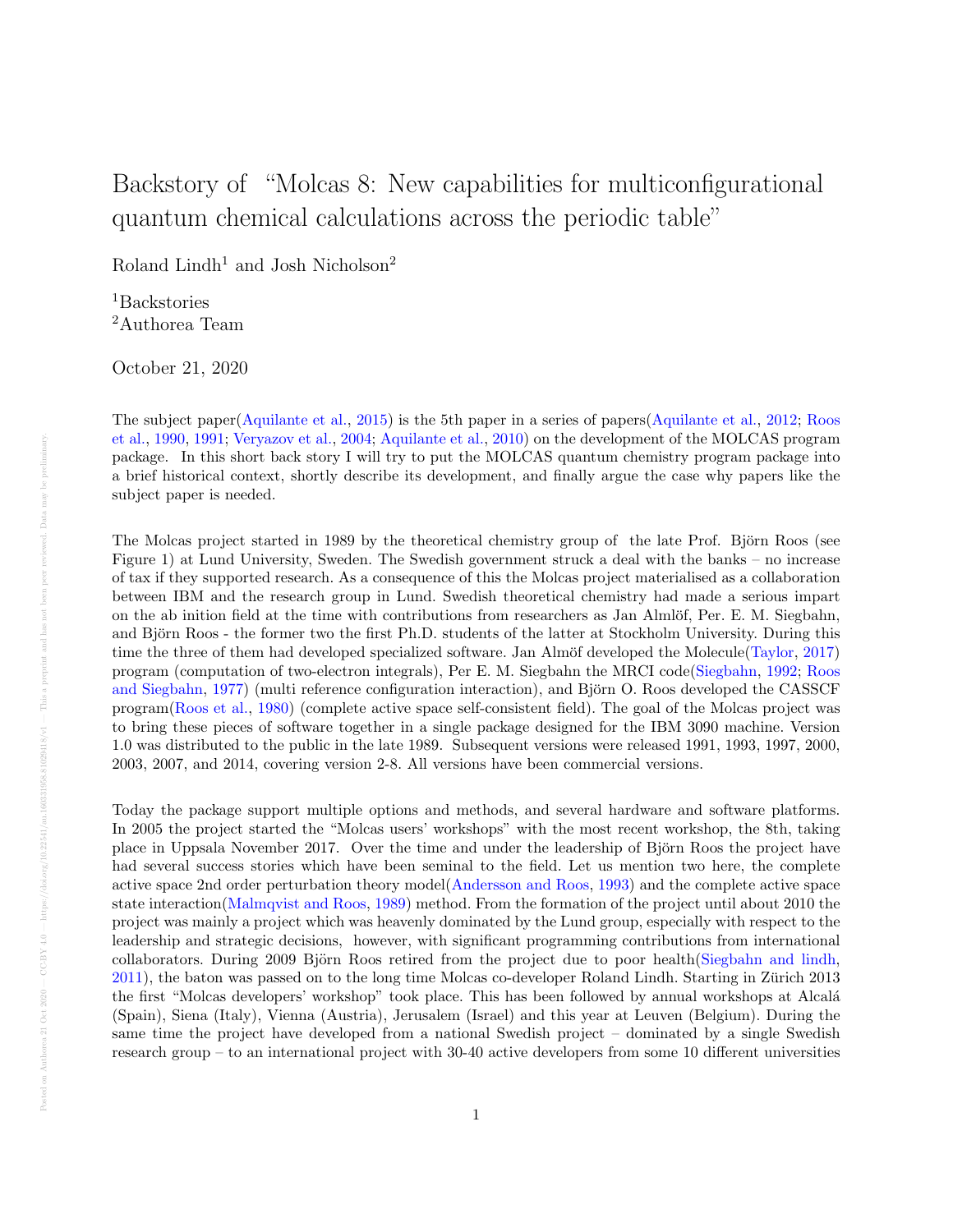and institutes. The authors list of the subject paper is a testament to this development. In 2017 the project went open-source having the most significant part being released under the "Lesser GLP" license and is now distributed free of charge under the name of OpenMolcas.

The subject paper was written on the request of the developers after one of our developers' workshops. People argued that a single paper, including the most recent developments, would be needed to make new developments and implementations known to the computational chemistry community. Additionally, the issue of lack of recognition and credits for software development was mentioned as one of the most important reasons for the need of a paper like the subject paper – in many aspects a mini-review paper with no novel contributions. Normally hard-working software developers seldom get proper credits for their work, although it can and is fundamental to the ability to perform accurate quantum chemical simulations. In particular if this development is not associated with new wave-function models. Some of us, like me, contribute with significant software and methods, which are completely instrumental for the calculations, but hardly ever get any credit for this contribution. Let me give an example, I'll use my own contribution, two-electron integrals [\(Lindh et al.,](#page-3-9) [1991\)](#page-3-9) (since long also a part of MOLPRO), which without no calculations with the package would be possible, as an example. Since its publication in 1991 this paper, on the computation of two-electron integrals, has, according to Google Scholar, attracted 258 citations. In the same time the two packages have attracted 7249 citation – the use of the two-electron code was surely significant to the research the citations corresponds to but they handed credit to the developer in less than 3.6% of the time. If I would have designed the basis set, however, I would have been assured the full 7249 citations – we always cited the basis sets but hardly ever how we efficiently compute the matrix elements they generate. There are several other developments and features in a quantum chemistry package which are not considered worthy citations but are still as essential to calculations. Here comes the paper, as the subject paper, in as an equalizer and makes sure that all developers of a package gets the credit and respect they deserve. With these type of papers around we kill two flies with one stone – we reduce the number of references to theoretical papers and at the same time make sure that all developers get the recognition they all deserve and need.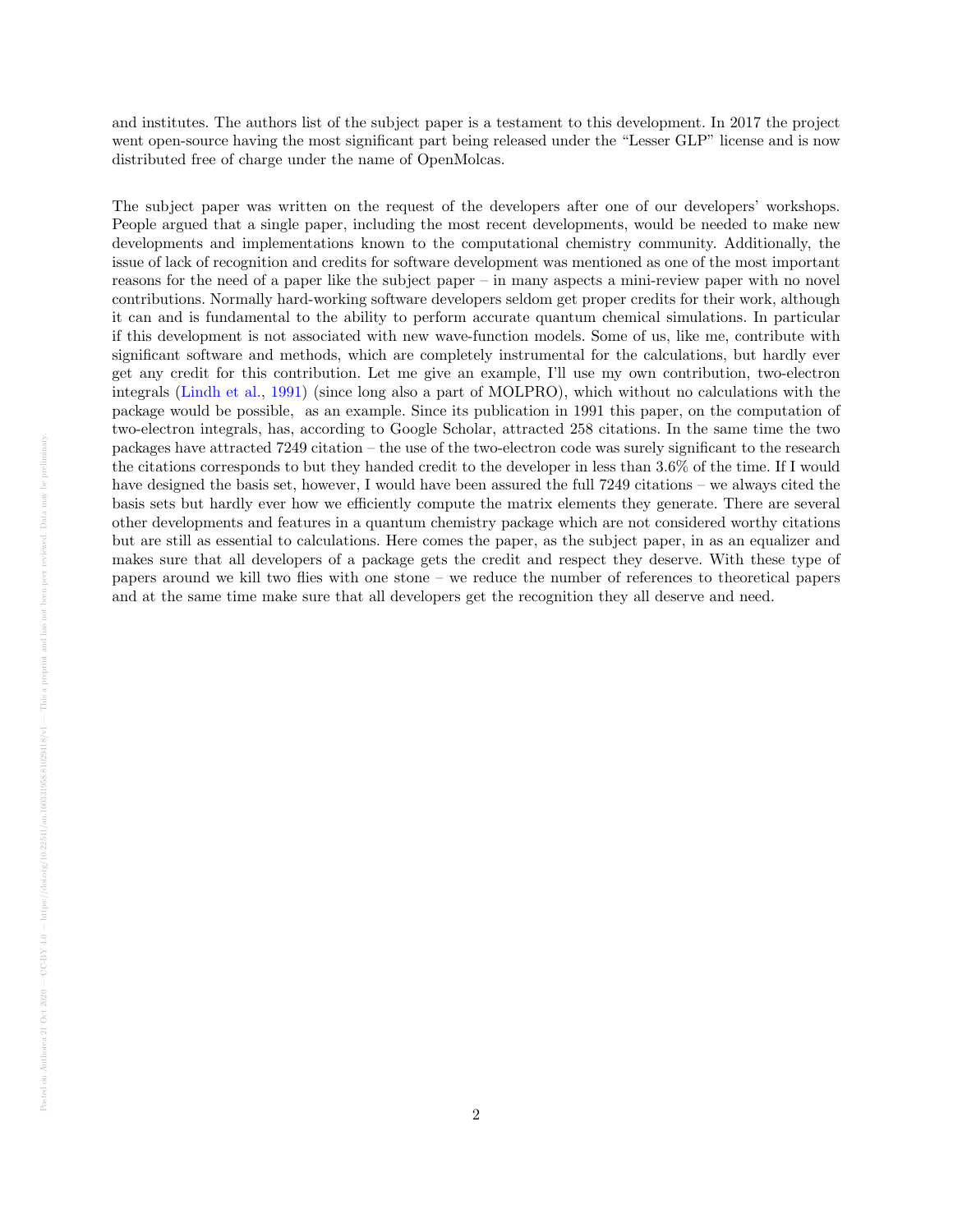

Figure 1: Björn O. Roos standing next to the so-called BESK computer in Stockholm. The picture is from sometime during the earl1960ties.

## References

- <span id="page-2-3"></span>Kerstin Andersson and Björn O. Roos. Multiconfigurational second-order perturbation theory: A test of geometries and binding energies. International Journal of Quantum Chemistry, 45(6):591–607, 1993. doi: 10.1002/qua.560450610. URL <https://doi.org/10.1002%2Fqua.560450610>.
- <span id="page-2-2"></span>Francesco Aquilante, Luca De Vico, Nicolas Ferré, Giovanni Ghigo, Per Åke Malmqvist, Pavel Neogrády, Thomas Bondo Pedersen, Michal Pitonák, Markus Reiher, Björn O. Roos, Luis Serrano-Andés, Miroslav Urban, Valera Veryazov, and Roland Lindh. MOLCAS 7: The Next Generation. Journal of Computational Chemistry, 31(1):224–247, jan 2010. doi: 10.1002/jcc.21318. URL [https://doi.org/10.1002%2Fjcc.](https://doi.org/10.1002%2Fjcc.21318) [21318](https://doi.org/10.1002%2Fjcc.21318).
- <span id="page-2-1"></span>Francesco Aquilante, Thomas Bondo Pedersen, Valera Veryazov, and Roland Lindh. MOLCAS-a software for multiconfigurational quantum chemistry calculations. Wiley Interdisciplinary Reviews: Computational Molecular Science, 3(2):143–149, sep 2012. doi: 10.1002/wcms.1117. URL [https://doi.org/10.1002%](https://doi.org/10.1002%2Fwcms.1117) [2Fwcms.1117](https://doi.org/10.1002%2Fwcms.1117).
- <span id="page-2-0"></span>Francesco Aquilante, Jochen Autschbach, Rebecca K. Carlson, Liviu F. Chibotaru, Mickaël G. Delcey, Luca De Vico, Ignacio Fdez. Galván, Nicolas Ferré, Luis Manuel Frutos, Laura Gagliardi, Marco Garavelli, Angelo Giussani, Chad E. Hoyer, Giovanni Li Manni, Hans Lischka, Dongxia Ma, Per Åke Malmqvist, Thomas M¨uller, Artur Nenov, Massimo Olivucci, Thomas Bondo Pedersen, Daoling Peng, Felix Plasser,